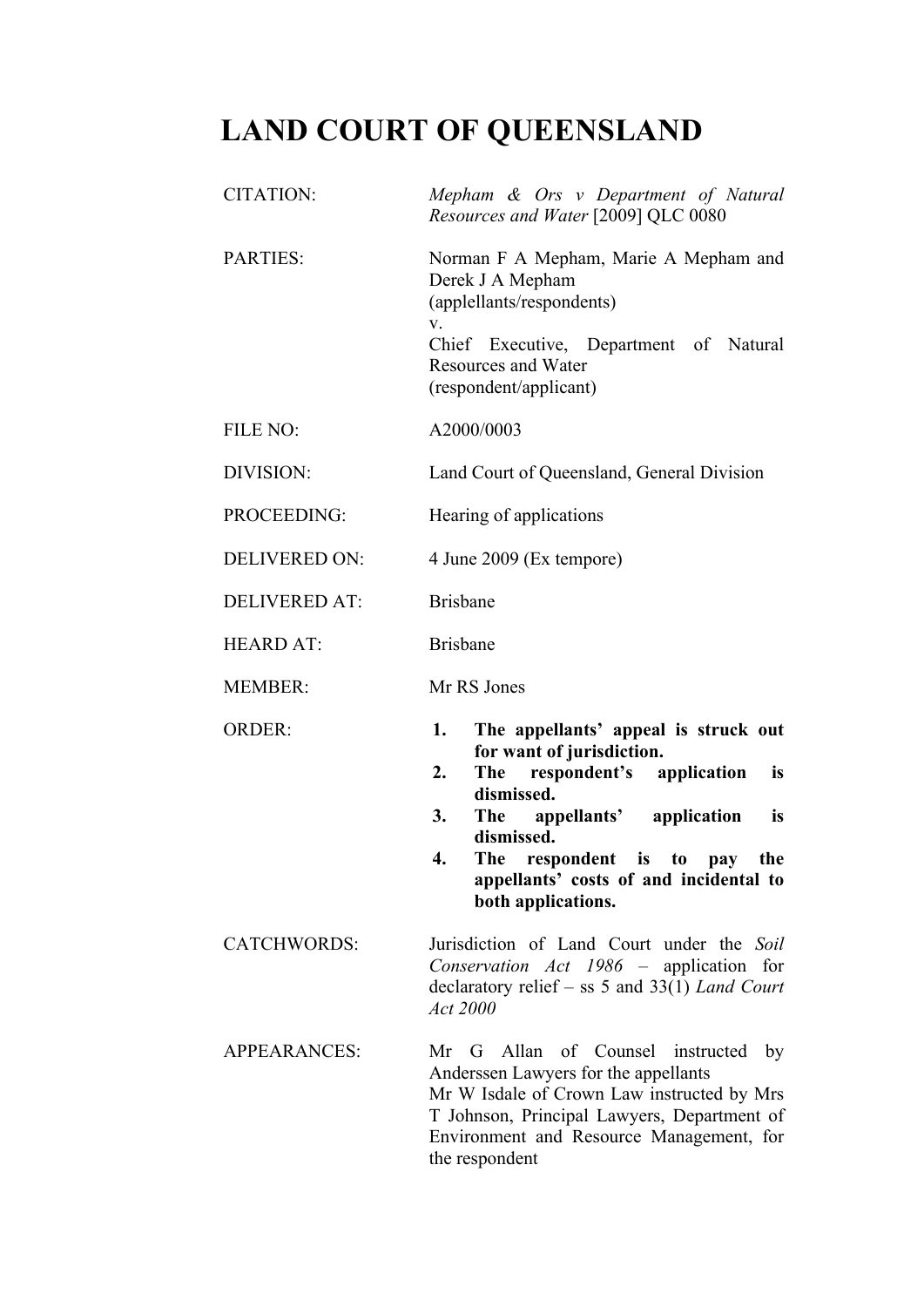MR JONES: These applications come before me in the following circumstances. The appellants are property owners whose farm management is said to be affected by a property plan under the *Soil Conservation Act* over an adjoining property. A public notice dated 19 November 1999 gave notice of the Chief Executive's intention to revoke an existing property plan said to be pursuant to s.13(4) of the *Soil Conservation Act* and approve a new property plan said to be pursuant to s.10(6) of the Act.

On 9 December 1999 Messrs Grant & Simpson, the solicitors then acting for the appellants, objected on behalf of the appellants to the proposed soil conservation plan. The grounds of the objection are set out in that letter, part of Exhibit NP1 of the affidavit of Mr Purcell, and I don't intend to go into those grounds in any detail. At the conclusion of the letter of the appellants' then solicitors there is a summary of the grounds of the objection and it identifies what the concerns of the appellants were. Although it doesn't say so in that letter the objection would have been made pursuant to s.21 of the *Soil Conservation Act.* 

On 4 January 2000 the department wrote to Grant & Simpson advising that their objection had been "overruled". That correspondence relevantly commenced with the following words, "After considering your objection dated 9 December 1999 to the proposed approved property plan prepared under provisions of s.10 of the *Soil Conservation Act 1986* I have made the following determinations on your objection." That letter is signed by a Mr Pat Lyons who was identified as the respondent's district manager for Emerald. On 25 January 2000 the appellants filed in the registry of the Land Court a notice of appeal appealing against the decision made in respect of their objection. Subsequent to that there was a challenge to the validity of the notice of appeal brought by the respondent and on 11 May 2001 the Judicial Registrar determined that the appeal was invalid essentially on the ground that s.22(5)of the Act had not been complied with and that strict compliance was necessary. On 4 September 2001 the Land Appeal Court overturned that decision and held that the notice of appeal was valid and that the Land Court had the jurisdiction to deal with the appeal.

Then some time later, on 24 March 2009, the respondent filed in the registry of this court a general application which relevantly sought to have the appeal struck out for want of prosecution pursuant to Rule 14(2) of the *Land Court Rules 2000.* But before the respondent's application could be dealt with, on 26 May 2009 the appellants filed an application seeking declaratory relief and relevantly a declaration in the following terms, "A declaration that the purported determination of the appellants' objection purportedly made to s.21(4) of the *Soil Conservation Act 1986* be declared invalid and of no effect." Three other declarations were sought but it is not necessary to go into any detail about their form and effect.

I should point out here that the issue of delegation was not raised in the notice of appeal filed by the appellants, nor was it raised in the proceedings before the Judicial Registrar or the Land Appeal Court. Central to the appellants' application being dealt with today is that the decisions made concerning the appellants' objections were not decisions made by the Chief Executive. It is asserted that the objections were considered and decided by the aforesaid Mr Lyons who was not the Chief Executive and no delegation was authorised under the legislation.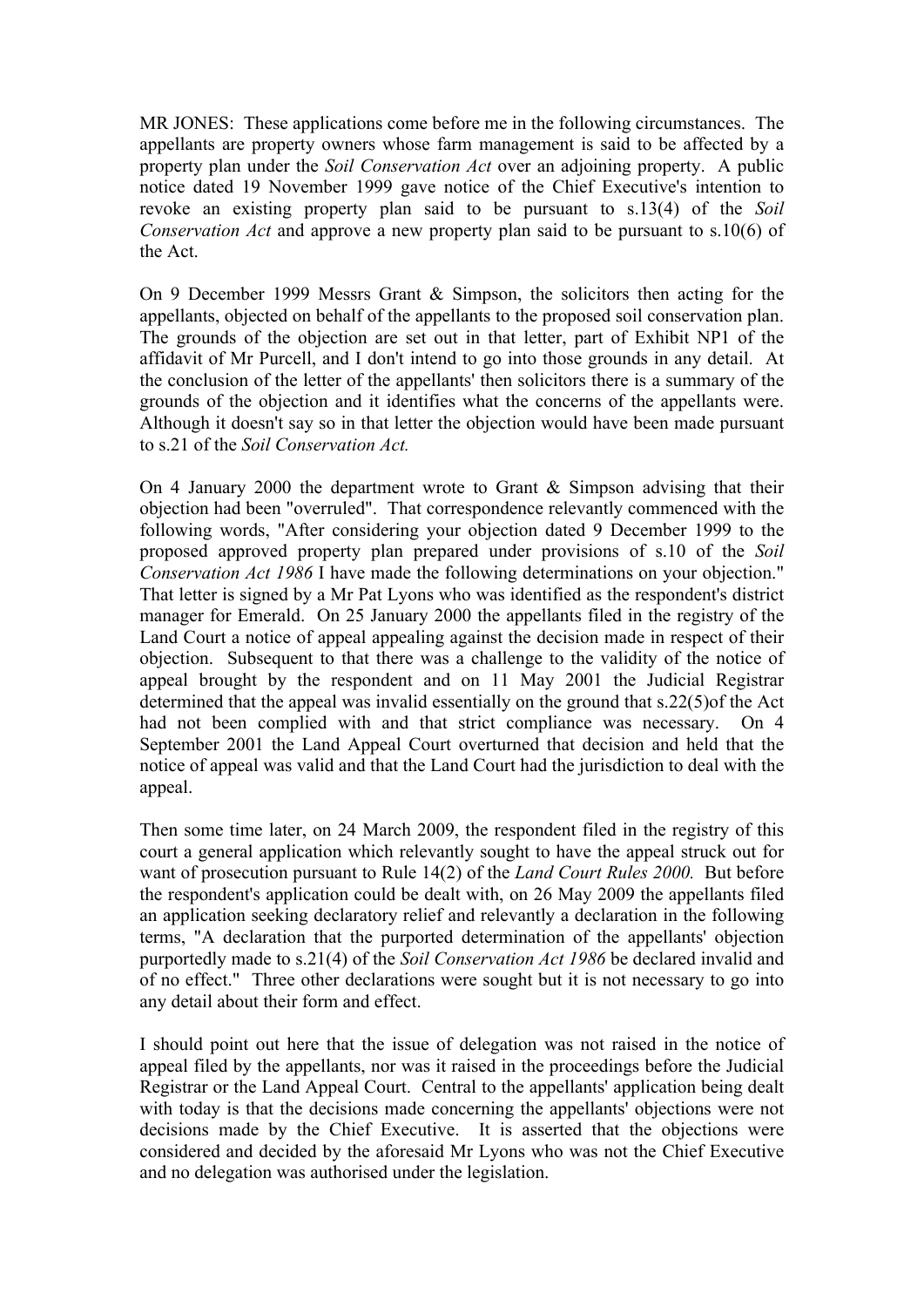As things unfolded it became clear that Mr Lyons did not have the authority to consider and decide the objections of the appellants and in this respect an affidavit filed in this court on 3 June 2009, the affidavit of Mrs Johnson a senior lawyer acting for the respondent, concedes that the decision of Mr Lyons was ultra vires and says further that the respondent was prepared to consider the appellants' objection afresh. This information was conveyed to the solicitors acting for the appellants on 28 May 2009. Despite this concession or admission made by the respondent the appellants still seek, among other things, a declaration essentially in the same terms as the declaration which I have already read into the record.

In the submissions made on behalf of the appellants I've been referred to numerous authorities and propositions concerning the legal principles governing delegation of authority that was said to be applicable in the circumstances of these applications. While it is now unnecessary to deal with the question of delegation and/or authority, it is still necessary however to determine whether or not this court has in fact the jurisdiction or power to grant the declaratory relief sought by the appellants. As Mr Allan, counsel for the appellants, points out the Land Court derives its jurisdiction from legislation. In that respect it is an inferior court.

In *Stanfield v. Brisbane City Council* [1990] 70 LGRA 392 at 396 the Land Appeal Court relevantly said, "The Land Court and the Land Appeal Court are courts of statutory creation and their jurisdiction depends entirely upon the conferral of power by statute. These courts cannot assume a jurisdiction which they do not possess, convenient though it may sometimes seem to be." In this context Mr Allan also refers to the decision of the Land Appeal Court in *Sargeant v. Powerlink* 18 QLCR 73 at pp.77-78 as authority for the proposition that the Land Court, on its motion in the absence of submissions by either party must still resolve any doubts it may have concerning jurisdiction. That would also be the case where the parties were prepared to agree that the court should hear and determine the issue. The reason being that any orders made without jurisdiction amount to nothing and would be of no force and effect.

The *Land Court Act 2000* relevantly provides pursuant to s.5(1) that the Land Court has the jurisdiction given to it under an Act and if the jurisdiction for a proceeding is expressly conferred on the Land Court under an Act then the jurisdiction is exclusive. Also pursuant to s.33 of the *Land Court Act* the Land Court has the power to make declarations in the following circumstances, "Any person may bring proceedings in the Land Court for a declaration about  $-$  (a) a matter done, to be done, or that should have been done under this Act or another Act giving jurisdiction to the court; and (b) the construction of any legislation for the purpose of proceedings in which the court has exclusive jurisdiction." In the circumstances of this application if the court does have power to grant the relief sought by the appellants it would be pursuant to s.33(1)(a) of the *Land Court Act.*

When the court is given power to grant declaratory relief that power should not be construed as being subject to limitations which do not appear in the actual words used to confer or grant the power. However, the operation and effect of s.33 has to be construed having regard to the actual jurisdiction granted to the court under the legislation in issue in the proceedings. In *Maroochy Shire Council v. Maroochydore*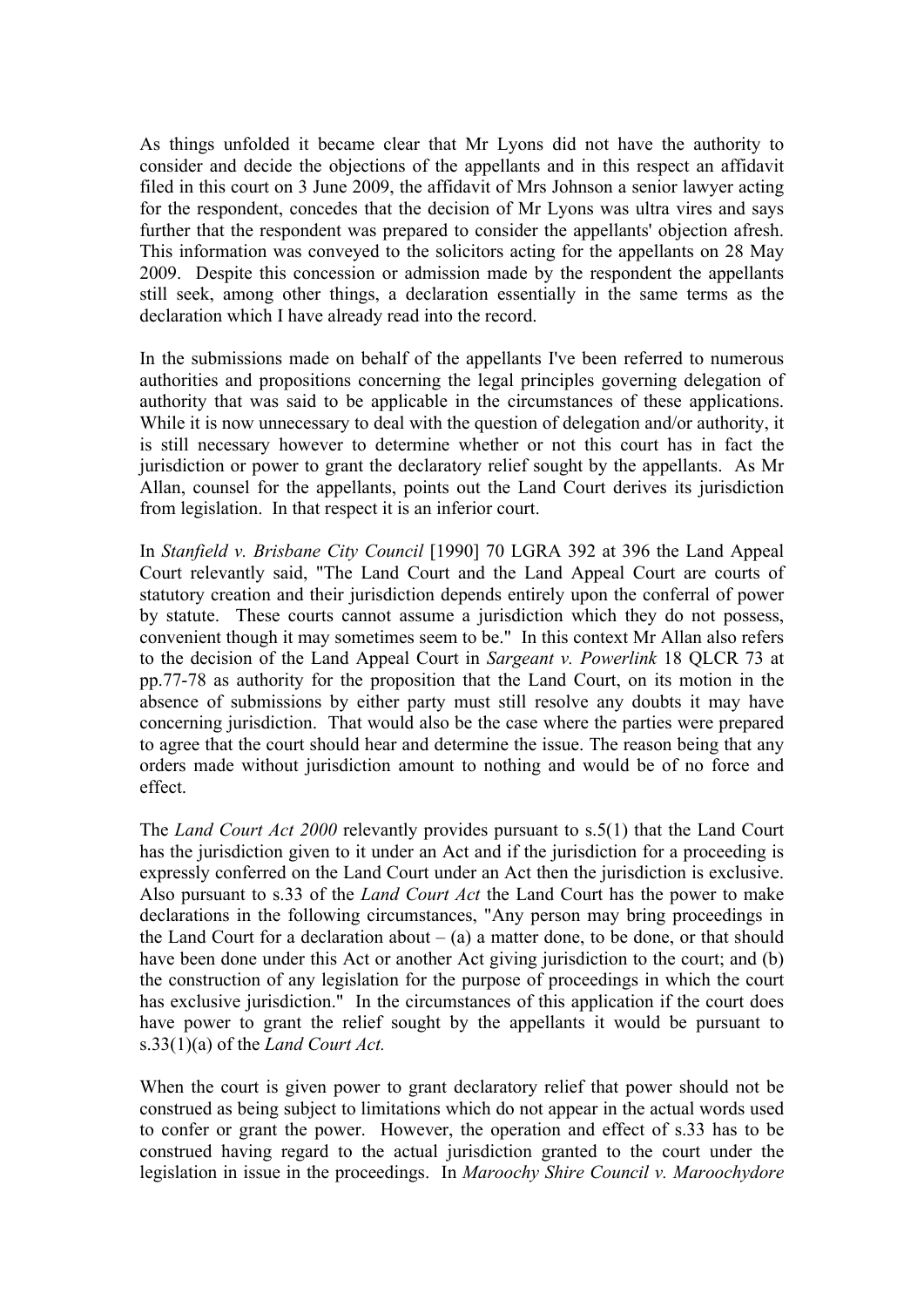*Central Holdings Pty Ltd,* an unreported decision of the Land Appeal Court 2003 QLAC 24, at paras. 32-33 the Land Appeal Court said, "Section 33 of the *Land Court Act* provides to the Land Court a useful adjunct to its jurisdiction under the Act enabling a decision about the construction or the application of the Act to be made in advance of the determination of the entire dispute between the parties. In some cases using this additional jurisdiction may facilitate the resolution of the larger dispute between the parties. There is nothing in the language of s.33 of the *Land Court Act* to suggest that it is concerned with other than the application or construction of legislation in respect of which the Land Court has jurisdiction. It is not intended to confer on the Land Court a jurisdiction similar to that which involves the review of administrative decision-making as conferred by the *Judicial Review Act 1991.*"

I accept Mr Allan's submissions that this part of the decision of the Land Appeal Court is strictly obiter and therefore not binding on me but I also accept Mr Isdale's submission to the effect that I would nonetheless find the observations of the court persuasive. It is my view that by reference to cases such as the *Maroochy Shire Council* case and *Stanfield* it is necessary to inquire as to just what is the jurisdiction conferred on the Land Court and, in the circumstances of this case, pursuant to the *Soil Conservation Act.* Pursuant to ss.21 and 22 of the Act dealing with objections and appeals the scheme of the legislation appears to be (1) a person has the right to object against a decision of the Chief Executive, s.21(1); (2) upon receipt of all objections lodged in compliance with sub-s.(1) the Chief Executive is obliged to consider and make a determination on each objection and to notify in writing the objector of his determination, s.21(4) and (5); (3) the objector may appeal the decision of the Chief Executive concerning the objection to the Land Court, s.22(1) and in any appeal the appellant is to state in his grounds of appeal all the grounds upon which he intends to rely and the appellant is bound by those grounds and bears the burden of proving them,  $s.22(3)$  and  $(4)$ .

After considering all the submissions made and the legislation in question, I have reached the conclusion that the jurisdiction of the Land Court conferred under the *Soil Conservation Act 1986* is, pursuant to s.22(1) of that Act, confined to determining on its merits, that is in accordance with the relevant facts and applicable law raised in the grounds of appeal, the merits of the appeal lodged in accordance with s.22 of the Act. I have not been referred to any other relevant sections of the Act which confers a wider jurisdiction to the court. The relief sought by the appellants really has nothing to do with the merits of the appeal but is concerned more with a more fundamental issue, namely whether or not the decision concerning the objection was valid at law. Consistent with my reasoning in *Spars Pty Ltd v. Brisbane City Council*, an unreported decision of the Land Court [2007] QLC 23, at para. 20, it is my view that the phrase within s.33(1)(a) of the *Land Court Act,* "an Act giving jurisdiction to the court", when read with s.5 of the Act should be construed to mean that the jurisdiction conferred on the Land Court to grant declaratory relief does not extend beyond those matters about which the Land Court has had actual jurisdiction conferred pursuant to the relevant legislation. It is not enough that the Act is one which confers jurisdiction, even exclusive jurisdiction, but only in respect of some of the matters about which the Act is concerned. As I have already said, to use the language of s.5 of the *Land Court Act* the jurisdiction conferred on the Land Court under the *Soil Conservation Act* is not an overarching jurisdiction but is a limited jurisdiction to hear and determine appeals against determinations on objections made by the Chief Executive.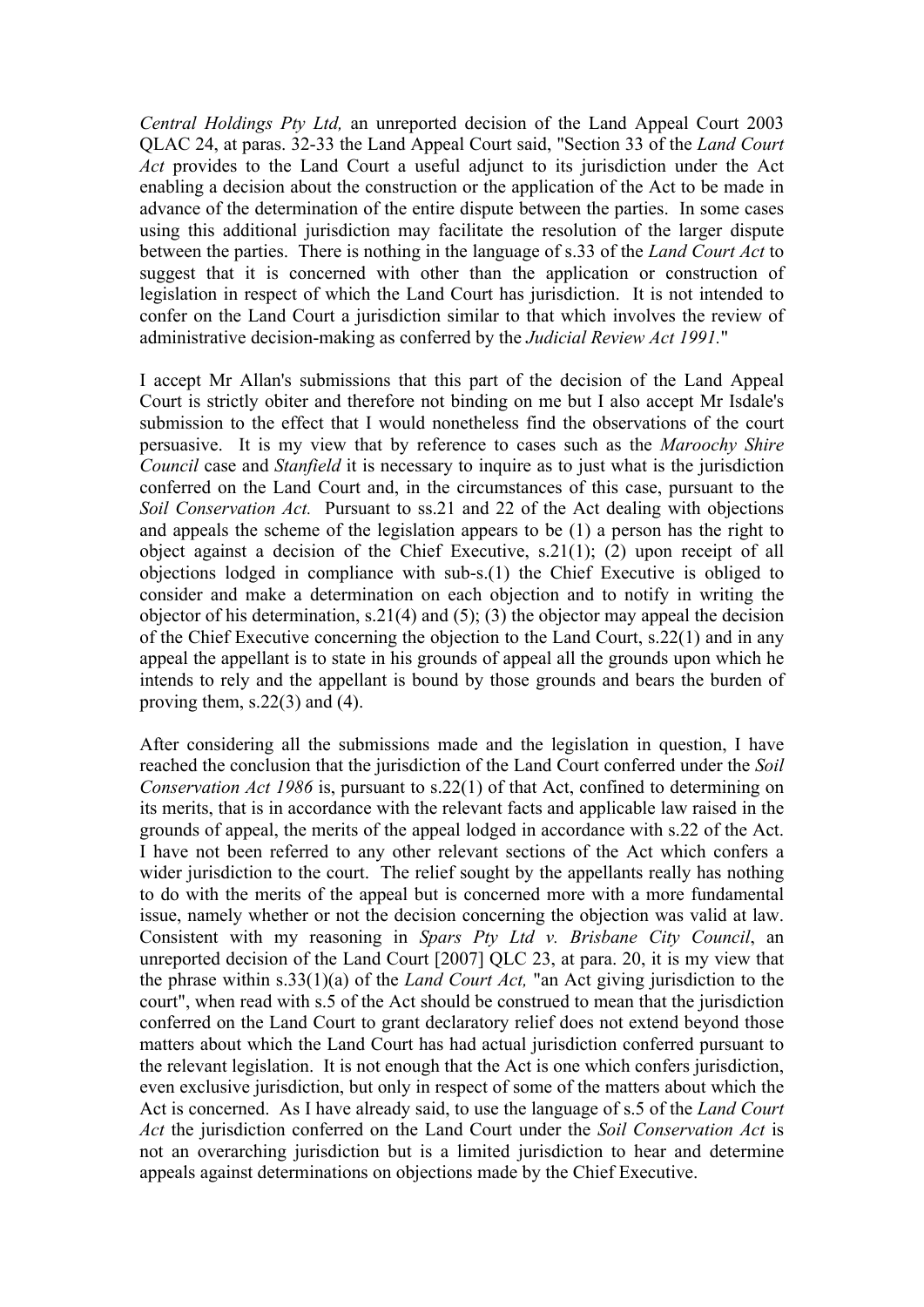The appellants' application, as I have said, is in reality concerned about the validity of an administrative decision. It seems to me that the appropriate vehicle for the relief sought would be pursuant to the *Judicial Review Act 1991* and s.128 of the *Supreme Court Act 1995* and in this regard I refer specifically to ss.4, 7, 19 and 20 of the *Judicial Review Act.* I have been unable to find any express power or any power granted by necessary implication to the Land Court to grant declaratory relief in respect of what is essentially an administrative matter. Accordingly, I find that the court does not have the jurisdiction to grant the declaratory relief sought.

Given my findings concerning jurisdiction, it is not necessary for me to decide Mr Allan's argument to the effect that, despite the concession made by the respondent, it is still necessary for the declaration sought to be made. But I must say that in light of the concessions made by the respondent, I find it difficult to conceive how it could be said that the purported decision could somehow still continue to bind and affect appellants or third parties and that a declaration is necessary to finally dispose of that decision. That said, I make no final determination about that part of the appellants' application.

The question then is what to do with the applications and the appeal before me. On behalf of the respondent it is submitted that, given the concessions made by the respondent, the appellants ought withdraw their appeal. On behalf of the appellants it is contended that it should be struck out for want of jurisdiction. I prefer the latter course of action. The jurisdiction of the Land Court pursuant to ss.21 and 22 of the *Soil Conservation Act* requires as conditions precedent the existence of a lawful objection and decision thereon. Here there is the former but not the latter. That is there is no lawful determination of the Chief Executive for the court to consider and decide. Accordingly, for the reasons I have expressed I will order that the application by the applicants for declaratory relief be dismissed and that the appeal be struck out for want of jurisdiction. In respect of the respondent's application to have the appeal struck out for want of prosecution Mr Isdale, counsel for the respondent, decided to leave that matter to the court. Having regard to all the circumstances surrounding these proceedings I have decided that the appropriate order is to dismiss that application also.

This then brings me to the question of costs. The appellants seek orders that the respondent pay their costs of and incidental to the applications and also their costs of and incidental to the appeal itself. The respondent does not ask for costs but resists the appellants' application for costs. As a starting point, I think it needs to be said that ordinarily costs are not meant to punish the party that has lost proceedings but to indemnify the party who has had to expend moneys having to successfully prosecute its claim or defend an action brought against it. In this case I think it is inevitable that the respondent must bear some of the appellants' costs. After all, it was his improperly made determination of the objection which has started this whole unfortunate state of affairs, but this is not a case where the appellants are entirely blameless. As I have already said, nowhere in the notice of appeal was it pleaded that the determination appealed against was bad at law and it was not raised in proceedings before the Judicial Registrar or the Land Appeal Court. In my opinion there was no reasonable explanation as to why it took until this year to bring the question concerning the validity of the purported determination of the Chief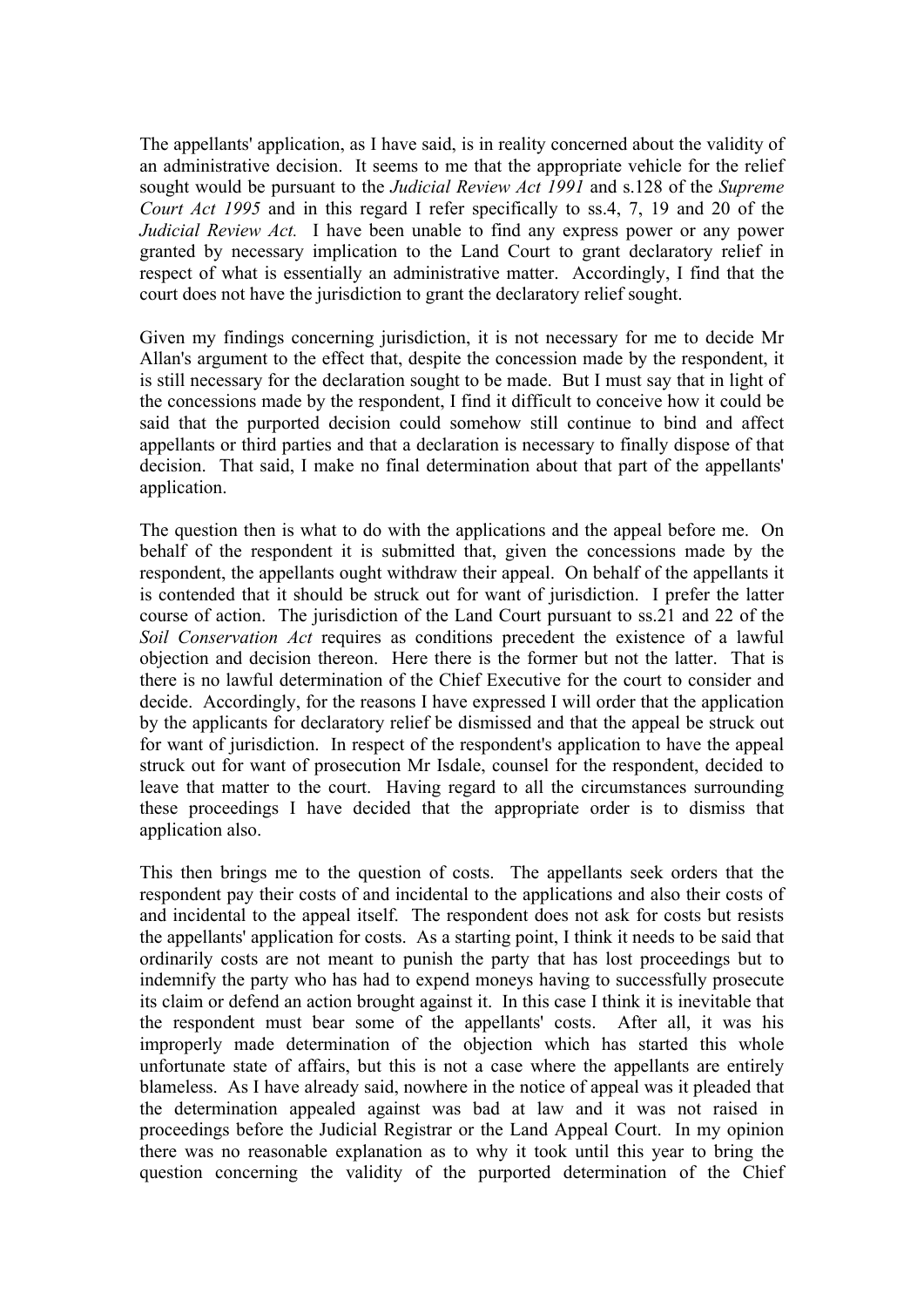Executive before the court. I should pause here to note that in reaching that conclusion I've had regard to the matters raised in Mr Mepham's affidavit. It seems to me that the question of validity should have been brought on much earlier and at least in part, and I stress in part, part of the reason for the delay and the costs incurred during that delay is the inaction of the appellants themselves and/or their agent. Here I should expressly exclude from any indication of fault the appellants' present legal representatives. It appears to me that once they were seized with these proceedings they acted very quickly, particularly in respect of the validity question and I suspect that, but for them being involved, this question might not have ever been raised and dealt with.

It is not disputed that pursuant s.34(1) of the *Land Court Act* that I have the power to order costs in respect of the two applications which I have dealt with. However, Mr Isdale has submitted that I do not, pursuant to s.34(1) of the *Land Court Act*, have the power to make orders concerning the cost of the substantive appeal itself. I disagree. The appeal on its face is, in my view, a proceeding for the purpose of s.34(1). The only limitation on the power to make costs orders in respect of the substantive appeal could only arise because the court, lacking jurisdiction to deal with the appeal itself, it also lacks jurisdiction to make costs orders in respect of it. I've been referred to a number of cases by Mr Allan on this point, but I'll simply refer to two of them, namely *Gazebo Hotels Pty Ltd v. Sydney City Council* [1980] 41 LGRA at 91 and the observations of Justice Cripps at p.95 of that decision and more recently the decision of *Markisic v.Vizza*, an unreported decision of the Court of Appeal of New South Wales [2002], NSWCCA 53 and the observations of Justice of Appeal Stein with whom the other members of the court agreed. His observations are at paragraphs 29 and 30 of that decision. I won't read into the record what their Honours said but I will simply say that I respectfully agree with the observations made in that case and find that I do have the jurisdiction to make orders in respect of the substantive appeal.

In these proceedings there are a variety of competing elements including first, the decision underlying the whole of these proceedings was bad at law and no fault in respect of that could be laid at the feet of the appellants. Second, both parties have been guilty of delay in respect of the prosecution of the appeal. Third, until very recently the validity point had escaped the attention of both sides. Four, while the appellants' application for declaratory relief failed it, at the end of the day, was the vehicle which brought the question of the validity of Mr Lyons' decision squarely into focus and drew the concessions made by the respondent. In that sense it really achieved its central goal. Last, the respondent's application failed having regard to some of the matters that I've referred to, particularly the concession made by the respondent concerning the validity of Mr Lyons' decision that application arguably ought never have been made and, at the very least, should never have been allowed to succeed.

In all the circumstances surrounding these proceedings and doing what I can to balance the competing elements I propose to order that the respondent pay some of the appellants' costs but limit the scope of the order to the costs associated with the two applications presently before me. Accordingly I order as follows: (1) the appeal is struck out for want of jurisdiction; (2) the respondent's application is dismissed; (3) the appellants' application is dismissed; (4) the respondent is to pay the appellants' costs of and incidental to both applications. If there's nothing further?